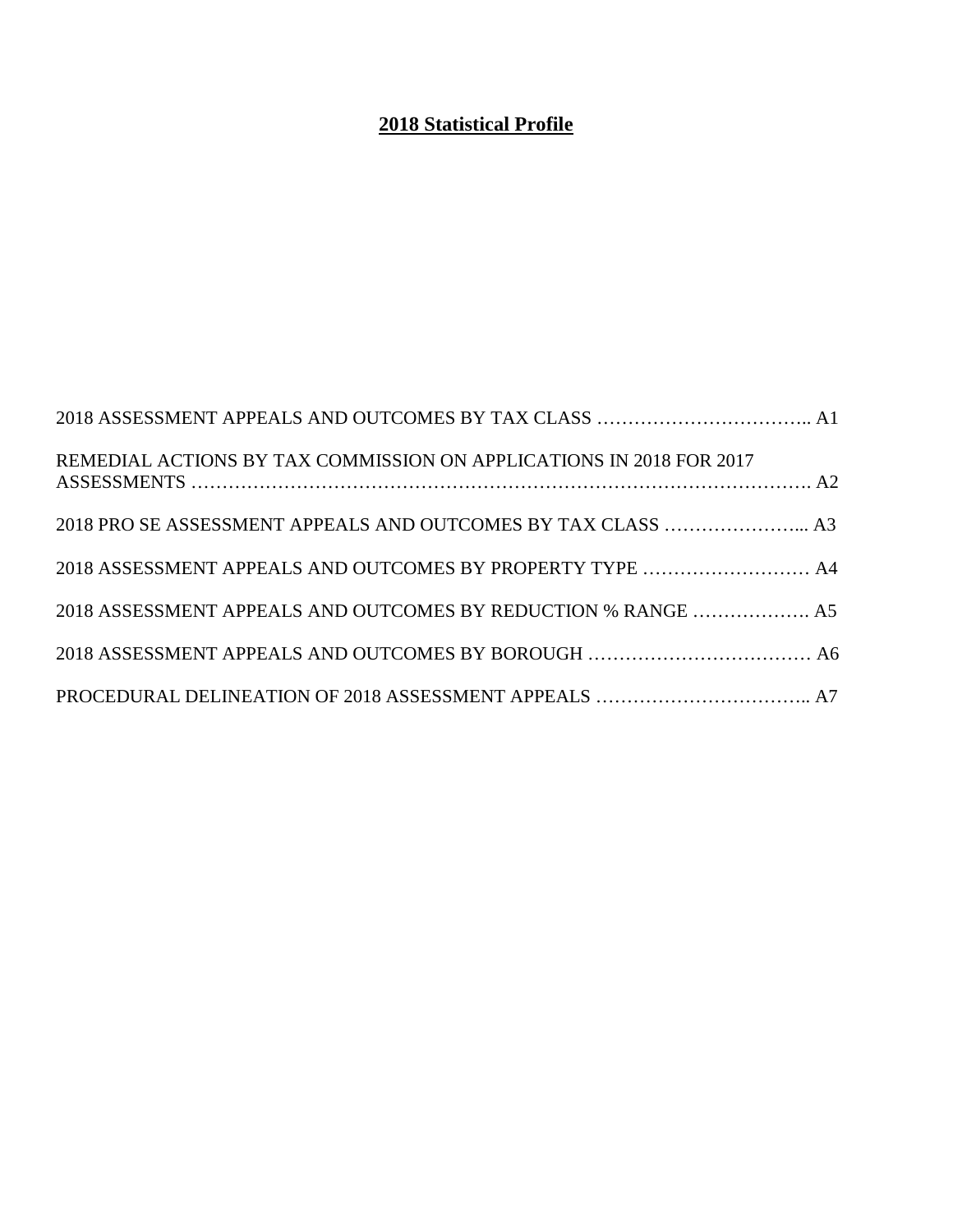# **2018 ASSESSMENT APPEALS AND OUTCOMES BY TAX CLASS**

<span id="page-1-0"></span>

| <b>APPEALS</b>                                       |                                |         |                                                           |                 |        | <b>CURRENT YEAR</b><br><b>OFFERS RECEIVED</b> |    | <b>CURRENT YEAR</b><br><b>OFFERS ACCEPTED</b> |                     |                 |                           |                                                           |
|------------------------------------------------------|--------------------------------|---------|-----------------------------------------------------------|-----------------|--------|-----------------------------------------------|----|-----------------------------------------------|---------------------|-----------------|---------------------------|-----------------------------------------------------------|
| <b>REAL</b><br><b>PROPERTY</b><br><b>DESIGNATION</b> | <b>APPLICATIONS   TAX LOTS</b> |         | COLLECTIVE AMOUNT APPLICATIONS TAX LOTS<br>OF ASSESSMENTS |                 |        |                                               |    | <b>COLLECTIVE</b><br><b>AMOUNT OF OFFER</b>   | <b>APPLICATIONS</b> | <b>TAX LOTS</b> |                           | <b>COLLECTIVE</b><br><b>AMOUNT OF</b><br><b>REDUCTION</b> |
| <b>TAX CLASS 1</b>                                   | 1,692                          | 3,457   | \$                                                        | 192,555,366     | 148    | 153                                           | \$ | 2,101,979                                     | 132                 | 137             | \$                        | 1,602,672                                                 |
| <b>TAX CLASS 2</b>                                   | 27,887                         | 176,433 | \$                                                        | 103,516,738,485 | 4,773  | 50,113                                        | \$ | 2,640,958,144                                 | 4,230               | 42,564          | \$                        | 2,377,468,883                                             |
| <b>TAX CLASS 3</b>                                   | 103                            | 103     | \$                                                        | 3,396,639,940   | 5      | 5                                             | \$ | 9,638,449                                     | 5                   | 5 <sub>l</sub>  | \$                        | 9,638,449                                                 |
| <b>TAX CLASS 4</b>                                   | 26,022                         | 40,793  | $\sqrt[6]{\frac{1}{2}}$                                   | 133,027,161,193 | 5,929  | 10,199                                        | \$ | 4,281,440,897                                 | 5,166               | 8,265           | \$                        | 3,938,986,226                                             |
| <b>TOTAL</b>                                         | 55,704                         | 220,786 | \$                                                        | 240,133,094,984 | 10,855 | 60,470                                        | \$ | 6,934,139,469                                 | 9,533               | 50,971          | $\boldsymbol{\mathsf{s}}$ | 6,327,696,230                                             |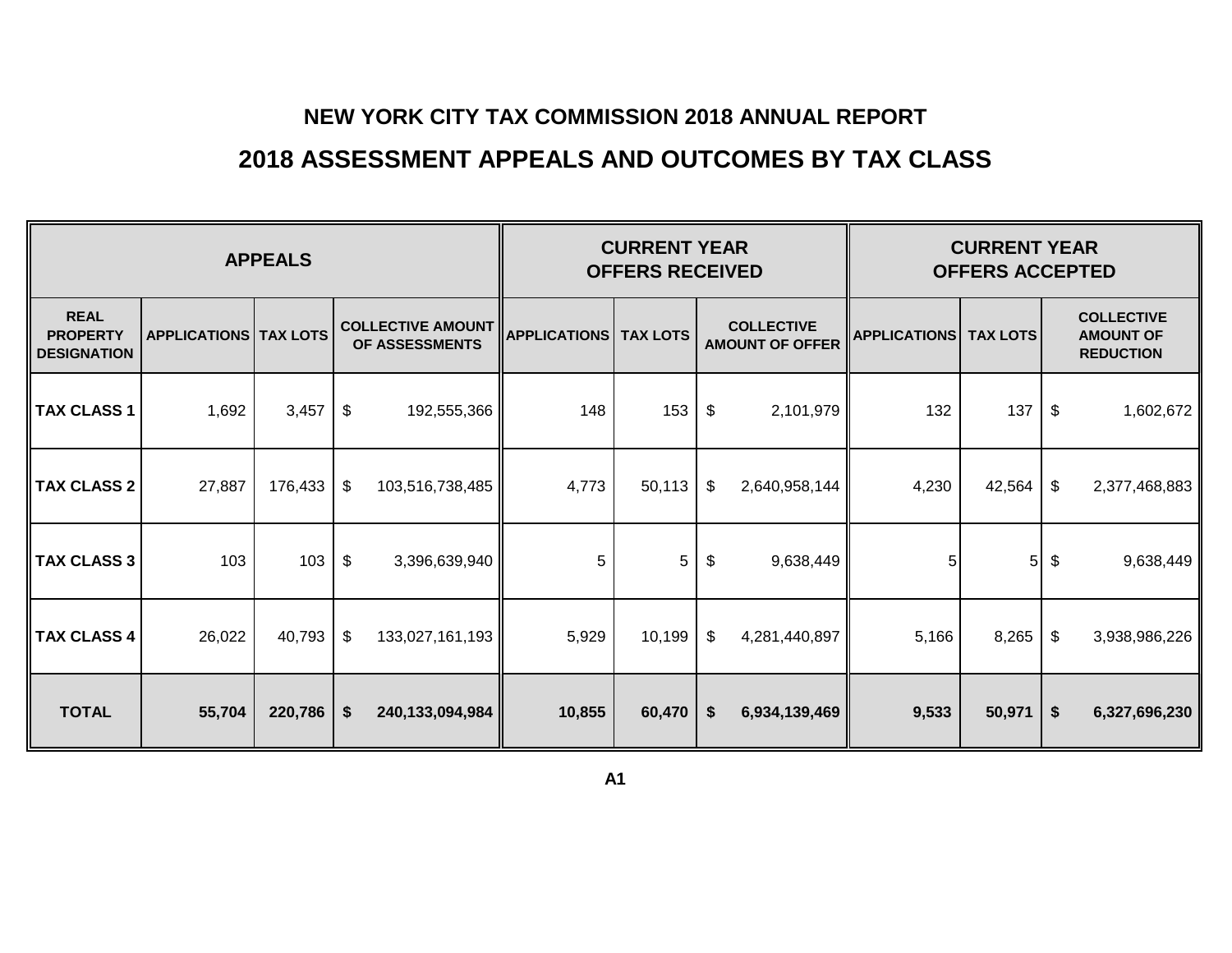# **REMEDIAL ACTIONS BY TAX COMMISSION ON APPLICATIONS IN 2018 FOR 2017 ASSESSMENTS**

<span id="page-2-0"></span>

|                     | <b>OFFERS TO REDUCE</b><br><b>2017 ASSESSMENTS</b>                                                                                                                      |                     | <b>ACCEPTED OFFERS TO REDUCE</b><br><b>2017 ASSESSMENTS</b> |                                                                                          |                                                                                                |  |  |  |  |
|---------------------|-------------------------------------------------------------------------------------------------------------------------------------------------------------------------|---------------------|-------------------------------------------------------------|------------------------------------------------------------------------------------------|------------------------------------------------------------------------------------------------|--|--|--|--|
| <b>APPLICATIONS</b> | <b>COLLECTIVE</b><br><b>COLLECTIVE</b><br><b>AMOUNT OF</b><br><b>AMOUNT OF</b><br><b>ASSESSMENTS AT</b><br><b>ASSESSMENT</b><br><b>ISSUE</b><br><b>REDUCTION OFFERS</b> |                     | <b>APPLICATIONS</b>                                         | <b>COLLECTIVE</b><br><b>AMOUNT OF</b><br><b>ASSESSMENTS</b><br><b>NO LONGER AT ISSUE</b> | <b>COLLECTIVE</b><br><b>AMOUNT OF</b><br><b>ACCEPTED ASSESSMENT</b><br><b>REDUCTION OFFERS</b> |  |  |  |  |
| 2,529               | \$20,432,132,960                                                                                                                                                        | 1,666,126,473<br>\$ | 2,253                                                       | \$18,651,406,901                                                                         | \$<br>1,519,475,026                                                                            |  |  |  |  |

**A2**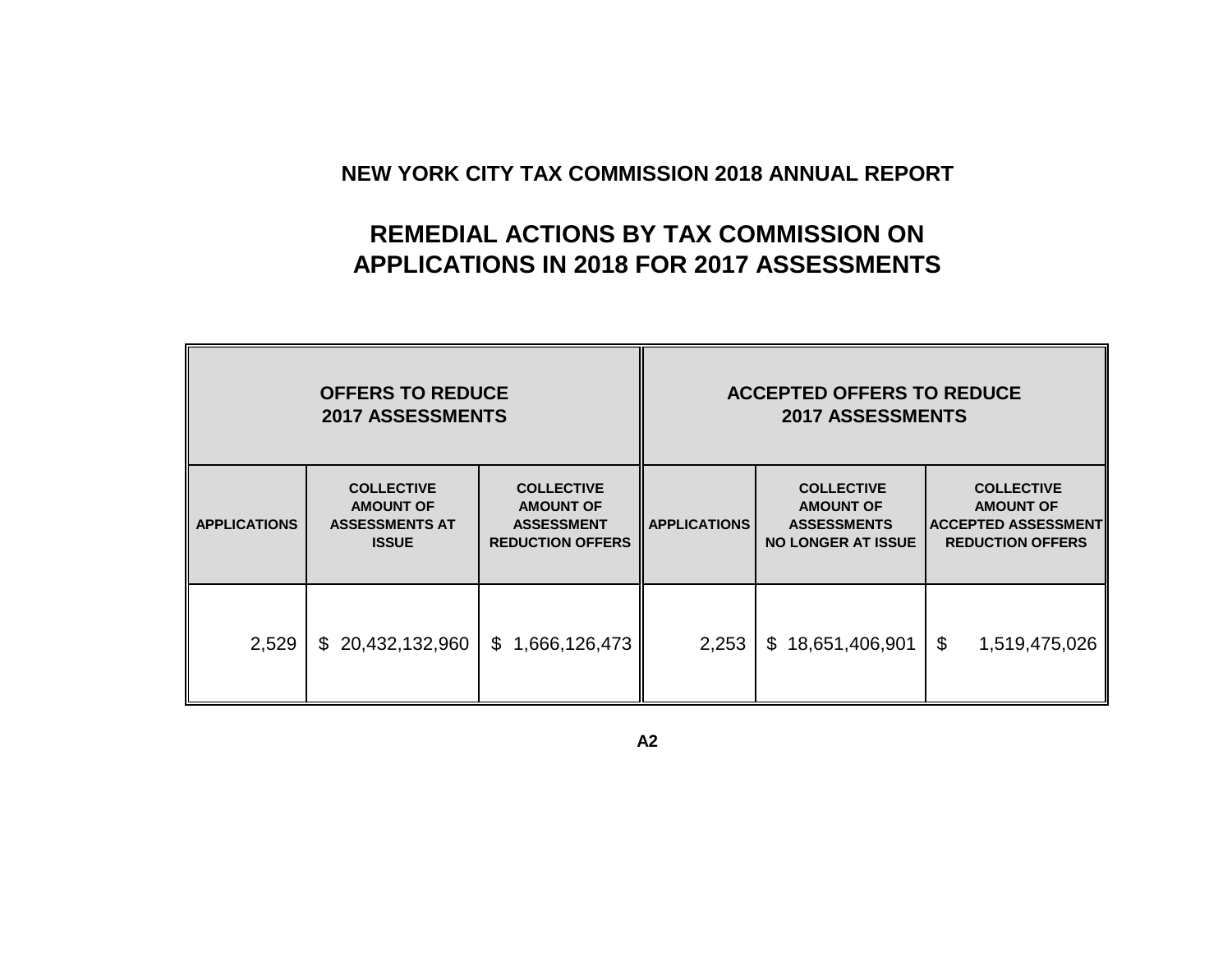# **2018 PRO SE ASSESSMENT APPEALS AND OUTCOMES BY TAX CLASS**

<span id="page-3-0"></span>

|                                                      |                                | <b>CURRENT YEAR</b><br><b>OFFERS RECEIVED</b> |                                            |                              | <b>CURRENT YEAR</b><br><b>OFFERS ACCEPTED</b> |                                 |                                      |                     |                 |    |                                                           |
|------------------------------------------------------|--------------------------------|-----------------------------------------------|--------------------------------------------|------------------------------|-----------------------------------------------|---------------------------------|--------------------------------------|---------------------|-----------------|----|-----------------------------------------------------------|
| <b>REAL</b><br><b>PROPERTY</b><br><b>DESIGNATION</b> | <b>APPLICATIONS   TAX LOTS</b> |                                               | <b>COLLECTIVE AMOUNT</b><br>OF ASSESSMENTS | <b>APPLICATIONS TAX LOTS</b> |                                               |                                 | <b>COLLECTIVE AMOUNT</b><br>OF OFFER | <b>APPLICATIONS</b> | <b>TAX LOTS</b> |    | <b>COLLECTIVE</b><br><b>AMOUNT OF</b><br><b>REDUCTION</b> |
| <b>TAX CLASS 1</b>                                   | 641                            | 639                                           | $\boldsymbol{\mathsf{\$}}$<br>36,949,902   | 97                           | 97                                            | $\boldsymbol{\theta}$           | 982,772                              | 86                  | 86              | \$ | 559,537                                                   |
| <b>TAX CLASS 2</b>                                   | 243                            | 322                                           | \$<br>110,817,405                          | 68                           | 122                                           | \$                              | 5,340,669                            | 59                  | 113             | \$ | 5,049,621                                                 |
| <b>TAX CLASS 4</b>                                   | 409                            | 423                                           | \$<br>2,011,726,338                        | 124                          | 134                                           | \$                              | 87,990,850                           | 113                 | 122             | \$ | 84,801,198                                                |
| <b>TOTAL</b>                                         | 1,293                          | 1,384                                         | $\boldsymbol{\hat{z}}$<br>2,159,493,645    | 289                          | 353                                           | $\boldsymbol{\hat{\mathsf{s}}}$ | 94,314,291                           | 258                 | 321             | \$ | 90,410,356                                                |

**A3**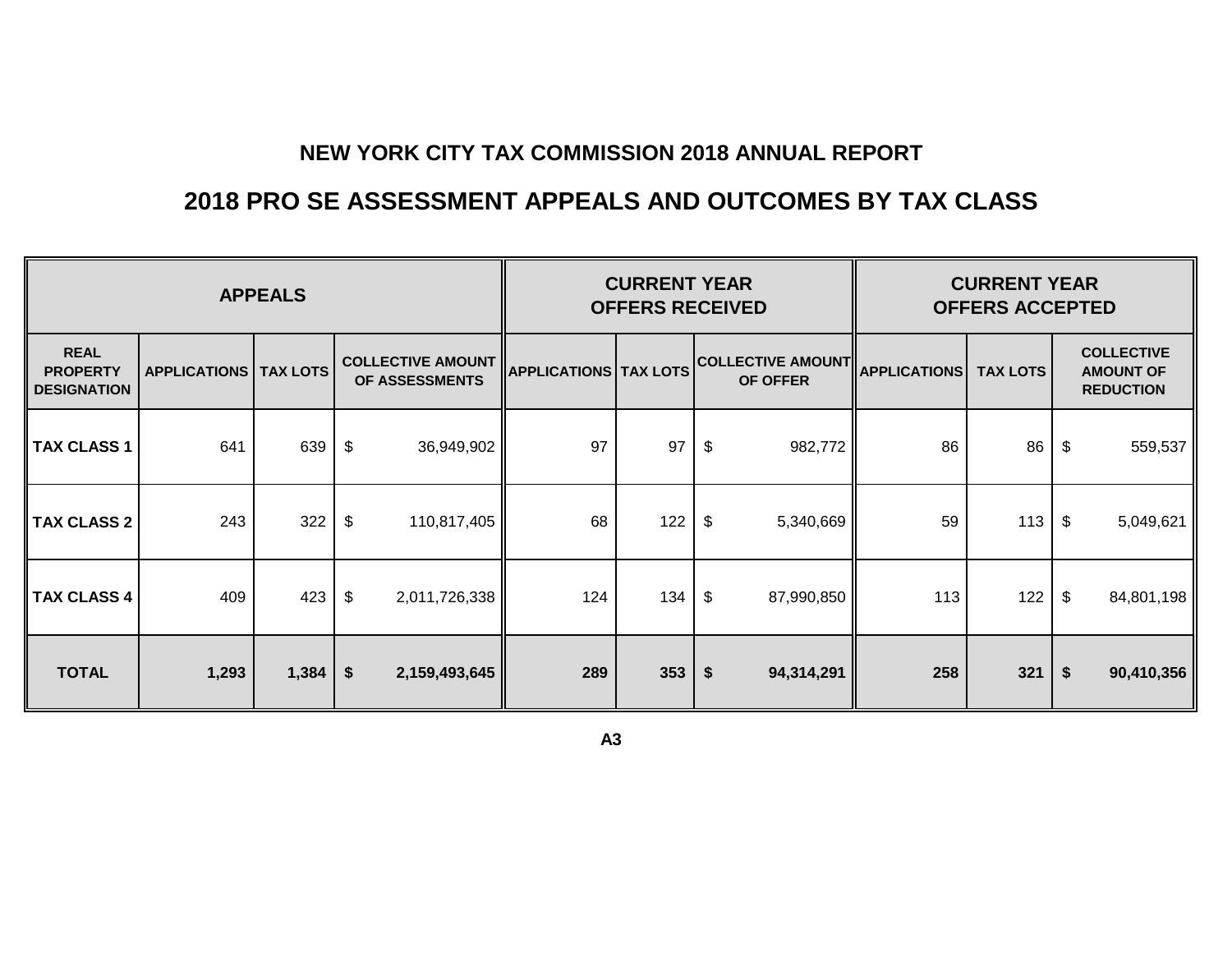## **2018 ASSESSMENT APPEALS AND OUTCOMES - BY PROPERTY TYPE**

<span id="page-4-0"></span>

|                                            |                     | <b>CURRENT YEAR</b><br><b>OFFERS RECEIVED</b> |                                             | <b>CURRENT YEAR</b><br><b>OFFERS ACCEPTED</b> |        |                           |                                             |                                |                |                           |                                                           |
|--------------------------------------------|---------------------|-----------------------------------------------|---------------------------------------------|-----------------------------------------------|--------|---------------------------|---------------------------------------------|--------------------------------|----------------|---------------------------|-----------------------------------------------------------|
| <b>REAL PROPERTY</b><br><b>DESIGNATION</b> | <b>APPLICATIONS</b> | <b>TAX LOTS</b>                               | <b>COLLECTIVE AMOUNT</b><br>OF ASSESSMENTS  | <b>APPLICATIONS   TAX LOTS</b>                |        |                           | <b>COLLECTIVE</b><br><b>AMOUNT OF OFFER</b> | <b>APPLICATIONS   TAX LOTS</b> |                |                           | <b>COLLECTIVE</b><br><b>AMOUNT OF</b><br><b>REDUCTION</b> |
| <b>TAX CLASS 1</b>                         | 1,692               | 3,457                                         | \$<br>192,555,366                           | 148                                           | 153    | $\boldsymbol{\$}$         | 2,101,979                                   | 132                            | 137            | $\boldsymbol{\hat{s}}$    | 1,602,672                                                 |
| <b>CONDOMINIUMS</b>                        | 67                  | 1,837                                         | $\boldsymbol{\mathsf{S}}$<br>37,726,106     | 3                                             | 8      | $\boldsymbol{\mathsf{S}}$ | 52,792                                      | 3                              | 8              | $\boldsymbol{\mathsf{S}}$ | 52,792                                                    |
| 1,2 & 3 FAMILY                             | 1,263               | 1,261                                         | $\boldsymbol{\mathsf{S}}$<br>121,963,123    | 134                                           | 134    | $\boldsymbol{\theta}$     | 1,699,497                                   | 119                            | 119            | $\boldsymbol{\$}$         | 1,215,250                                                 |
| <b>VACANT LAND</b>                         | 162                 | 162                                           | $\boldsymbol{\mathsf{S}}$<br>7,879,077      | 3                                             | 3      | $\boldsymbol{\mathsf{S}}$ | 4,216                                       | 3                              | 3              | $\boldsymbol{\mathsf{S}}$ | 4,216                                                     |
| <b>OTHER</b>                               | 200                 | 197                                           | $\boldsymbol{\mathsf{S}}$<br>24,987,060     | 8                                             | 8      | \$                        | 345,474                                     | $\overline{7}$                 | $\overline{7}$ | $\boldsymbol{\mathsf{S}}$ | 330,414                                                   |
| <b>TAX CLASS 2</b>                         | 27,887              | 176,433                                       | \$103,516,738,485                           | 4,773                                         | 50,113 |                           | \$2,640,958,144                             | 4,230                          | 42,564         | \$                        | 2,377,468,883                                             |
| <b>CONDOMINIUMS</b>                        | 2,764               | 151,362                                       | \$<br>27,443,900,889                        | 761                                           | 46,101 | \$                        | 917,068,432                                 | 650                            | 38,984         | \$                        | 815,874,161                                               |
| 2-10 FAMILY                                | 4,767               | 4,757                                         | $\$\$<br>2,095,362,884                      | 415                                           | 415    | $\boldsymbol{\mathsf{S}}$ | 22,217,684                                  | 366                            | 366            | $\boldsymbol{\mathsf{S}}$ | 19,403,238                                                |
| <b>COOPERATIVES</b>                        | 4,128               | 4,123                                         | \$<br>27,704,289,950                        | 1,014                                         | 1,014  | \$                        | 638,621,833                                 | 889                            | 889            | $\boldsymbol{\mathsf{S}}$ | 574,286,268                                               |
| <b>RENTAL APTS</b>                         | 16,228              | 16,191                                        | \$<br>46,273,184,762                        | 2,583                                         | 2,583  | \$                        | ,063,050,195                                | 2,325                          | 2,325          | \$                        | 967,905,216                                               |
| <b>TAX CLASS 3</b>                         | 103                 | 103                                           | \$<br>3,396,639,940                         | 5                                             | 5      | $\boldsymbol{\$}$         | 9,638,449                                   | 5                              | 5              | \$                        | 9,638,449                                                 |
| UTILITY PROPERTY                           | 103                 | 103                                           | \$<br>3,396,639,940                         |                                               |        | \$                        | 9,638,449                                   |                                |                |                           | 9,638,449                                                 |
| <b>TAX CLASS 4</b>                         | 26,022              | 40,793                                        | \$<br>133,027,161,193                       | 5,929                                         | 10,199 |                           | \$4,281,440,897                             | 5,166                          | 8,265          | \$                        | 3,938,986,226                                             |
| <b>CONDOMINIUMS</b>                        | 2,801               | 17,791                                        | $\mathcal{S}$<br>23,900,023,710             | 777                                           | 5,047  |                           | \$1,011,869,410                             | 644                            | 3,743          | $\mathbb{S}$              | 914,110,759                                               |
| OFFICES/LOFTS                              | 3,968               | 3,940                                         | \$<br>68,445,907,322                        | 1,010                                         | 1,010  | $\mathbb{S}$<br>-1        | ,809,082,590                                | 883                            | 883            | \$                        | ,698,627,060                                              |
| <b>STORES</b>                              | 8,597               | 8,475                                         | $\boldsymbol{\mathsf{S}}$<br>15,093,855,918 | 2,190                                         | 2,190  | \$                        | 643,473,427                                 | 1,920                          | 1,920          | $\boldsymbol{\mathsf{S}}$ | 571,340,092                                               |
| <b>INDUSTRIAL</b>                          | 3,836               | 3,830                                         | \$<br>4,638,502,086                         | 897                                           | 897    | \$                        | 111,382,419                                 | 796                            | 796            | \$                        | 100,004,049                                               |
| <b>HOTELS</b>                              | 784                 | 773                                           | $\boldsymbol{\mathsf{S}}$<br>10,548,836,034 | 164                                           | 164    | \$                        | 308,518,712                                 | 136                            | 136            | $\boldsymbol{\mathsf{S}}$ | 273,819,462                                               |
| <b>VACANT LAND</b>                         | 1,115               | 1,102                                         | $\boldsymbol{\mathsf{S}}$<br>901,200,933    | 78                                            | 78     | \$                        | 13,146,502                                  | 72                             | 72             | \$                        | 12,681,352                                                |
| UTILITY PROPERTY                           | 172                 | 172                                           | \$<br>3,215,039,249                         | 44                                            | 44     | \$                        | 191,661,403                                 | 44                             | 44             | \$                        | 191,661,403                                               |
| <b>OTHER</b>                               | 4,749               | 4,710                                         | $\boldsymbol{\mathsf{S}}$<br>6,283,795,941  | 769                                           | 769    | \$                        | 192,306,434                                 | 671                            | 671            | $\boldsymbol{\mathsf{S}}$ | 176,742,049                                               |
| <b>TOTAL</b>                               | 55,704              | 220,786                                       | \$<br>240,133,094,984                       | 10,855                                        | 60,470 |                           | \$6,934,139,469                             | 9,533                          | 50,971         | \$                        | 6,327,696,230                                             |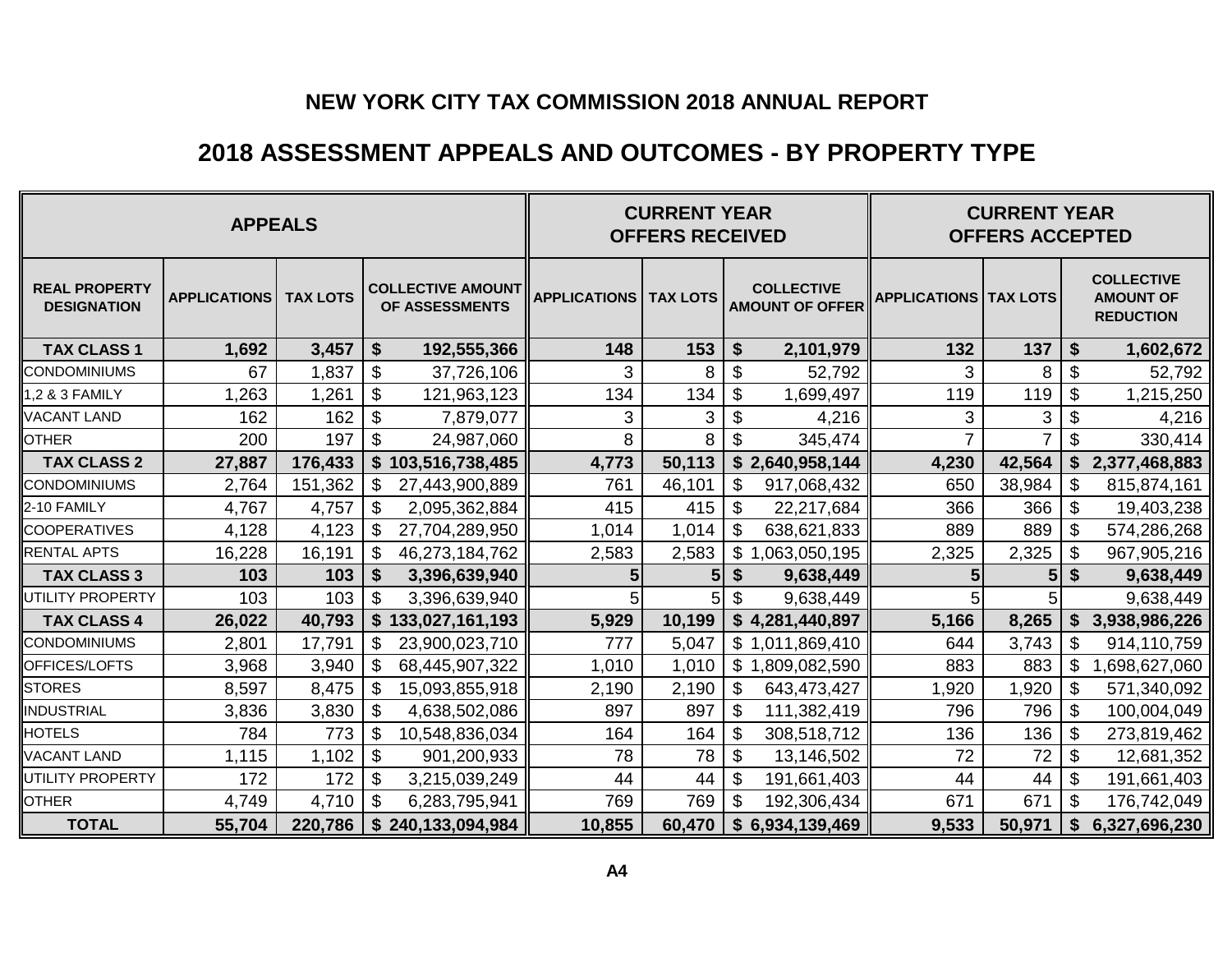#### **2018 ASSESSMENT APPEALS AND OUTCOMES – BY REDUCTION % RANGE**

<span id="page-5-0"></span>

|                         | <b>CURRENT YEAR OFFERS RECEIVED</b> | <b>CURRENT YEAR OFFERS ACCEPTED</b> |                           |                                      |                     |                 |                           |                                          |
|-------------------------|-------------------------------------|-------------------------------------|---------------------------|--------------------------------------|---------------------|-----------------|---------------------------|------------------------------------------|
| <b>RANGE OF OFFER %</b> | <b>APPLICATIONS</b>                 | <b>TAX LOTS</b>                     |                           | <b>COLLECTIVE AMOUNT</b><br>OF OFFER | <b>APPLICATIONS</b> | <b>TAX LOTS</b> |                           | <b>COLLECTIVE AMOUNT</b><br>OF REDUCTION |
| <b>UNDER 10%</b>        | 5,893                               | 39,598                              | \$                        | 3,119,794,318                        | 5,006               | 32,062          | \$                        | 2,727,937,756                            |
| 10% - UNDER 20%         | 3,441                               | 16,482                              | $\boldsymbol{\mathsf{S}}$ | 2,421,777,740                        | 3,107               | 14,921          | \$                        | 2,272,436,364                            |
| 20% - UNDER 30%         | 1,007                               | 3,095                               | \$                        | 720,954,055                          | 939                 | 2,802           | \$                        | 688,064,443                              |
| 30% - Above             | 514                                 | 1,295                               | \$                        | 671,613,356                          | 481                 | 1,186           | \$                        | 639,257,667                              |
| <b>TOTAL</b>            | 10,855                              | 60,470                              | \$                        | 6,934,139,469                        | 9,533               | 50,971          | $\boldsymbol{\mathsf{s}}$ | 6,327,696,230                            |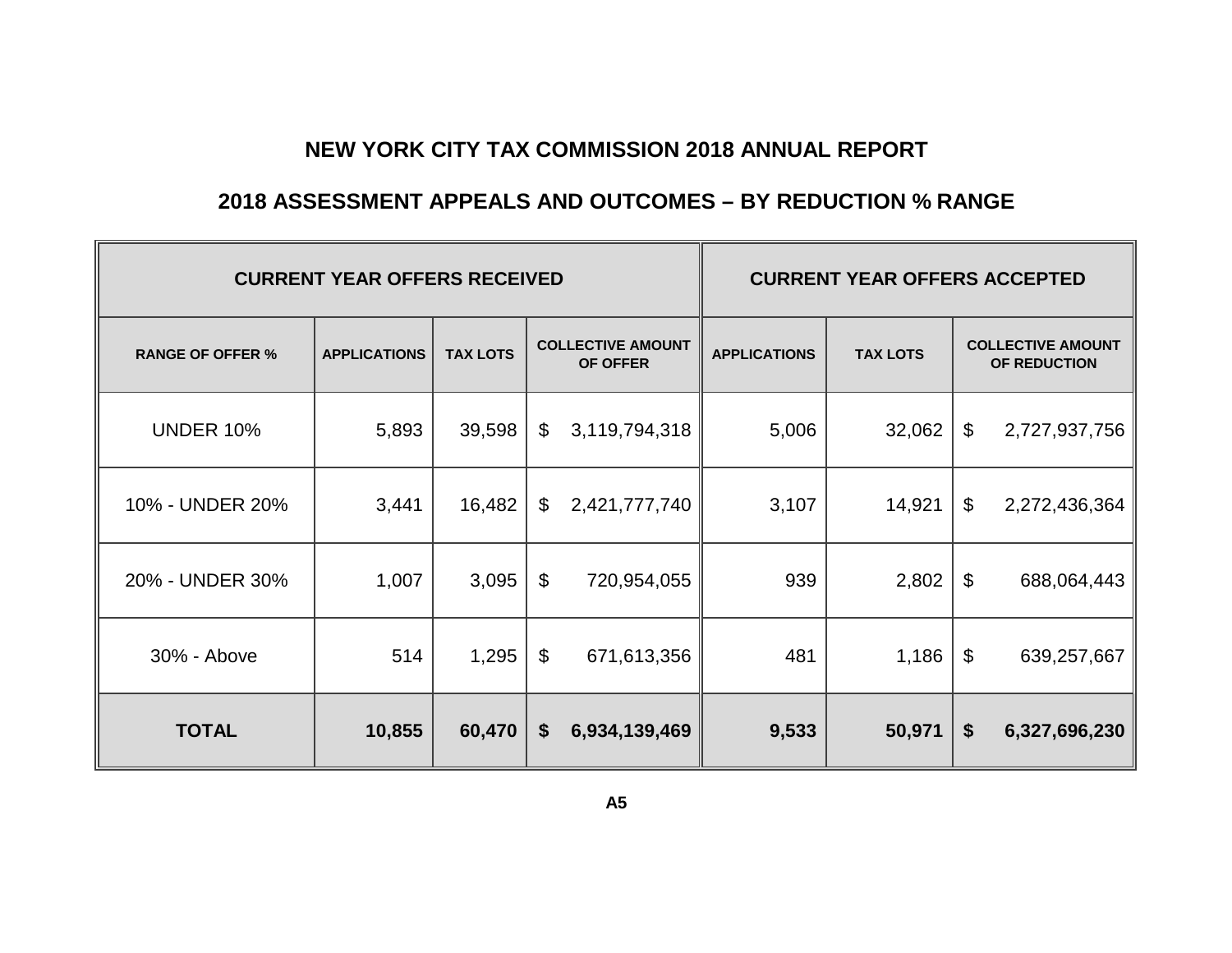## **2018 ASSESSMENT APPEALS AND OUTCOMES - BY BOROUGH**

<span id="page-6-0"></span>

|                                |                     | <b>CURRENT YEAR</b><br><b>OFFERS RECEIVED</b> |                                            | <b>CURRENT YEAR</b><br><b>OFFERS ACCEPTED</b> |             |  |                                             |                     |                 |  |                                                           |
|--------------------------------|---------------------|-----------------------------------------------|--------------------------------------------|-----------------------------------------------|-------------|--|---------------------------------------------|---------------------|-----------------|--|-----------------------------------------------------------|
| <b>BOROUGH</b>                 | <b>APPLICATIONS</b> | <b>TAX LOTS</b>                               | <b>COLLECTIVE AMOUNT</b><br>OF ASSESSMENTS | <b>APPLICATIONS   TAX LOTS</b>                |             |  | <b>COLLECTIVE</b><br><b>AMOUNT OF OFFER</b> | <b>APPLICATIONS</b> | <b>TAX LOTS</b> |  | <b>COLLECTIVE</b><br><b>AMOUNT OF</b><br><b>REDUCTION</b> |
| <b>BRONX</b>                   | 6,842               | $20,373$ \$                                   | 9,214,572,048                              | 903                                           | $1,007$ \$  |  | 242,783,624                                 | 792                 | 879 \$          |  | 216,530,988                                               |
| <b>BROOKLYN</b>                | 14,022              |                                               | 21,682,665,113                             | 2,400                                         | $7,232$ \$  |  | 686,747,864                                 | 2,107               | $6,031$ \$      |  | 629,251,926                                               |
| <b>MANHATTAN</b>               | 22,025              | 127,296                                       | \$<br>184,741,973,476                      | 4,972                                         | $45,773$ \$ |  | 5,348,271,967                               | 4,324               | $38,196$ \$     |  | 4,889,919,406                                             |
| <b>QUEENS</b>                  | 11,227              | $31,156$ \$                                   | 22,364,579,212                             | 2,320                                         | $6,046$ \$  |  | 613,080,680                                 | 2,076               | $5,479$ \$      |  | 555,250,014                                               |
| <b>STATEN</b><br><b>ISLAND</b> | 1,588               | 3,799                                         | \$<br>2,129,305,135                        | 260                                           | $412$ \$    |  | 43,255,334                                  | 234                 | $386 $ \$       |  | 36,743,896                                                |
| <b>TOTAL</b>                   | 55,704              | $220,786$   \$                                | 240,133,094,984                            | 10,855                                        | $60,470$ \$ |  | 6,934,139,469                               | 9,533               | $50,971$ \$     |  | 6,327,696,230                                             |